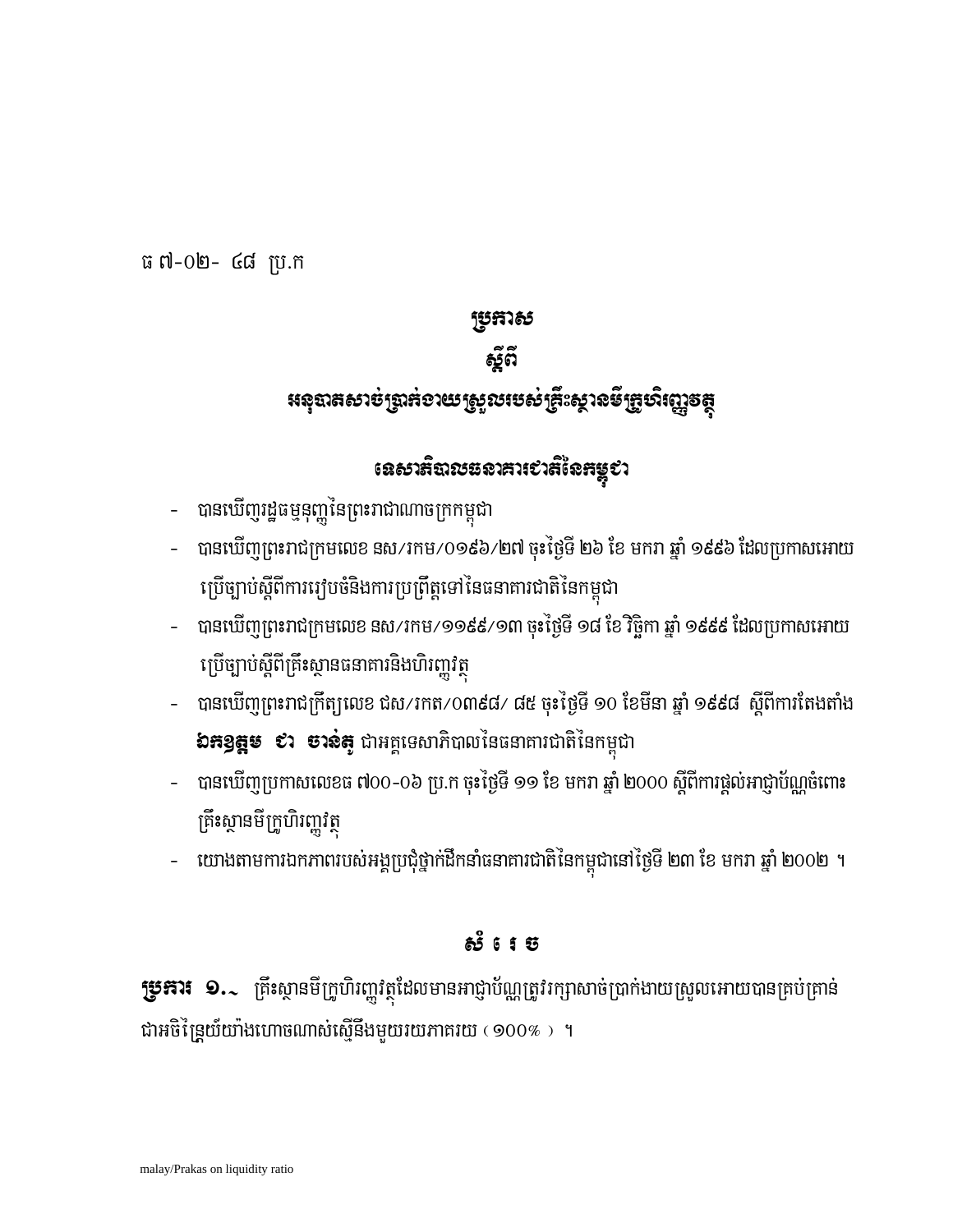**រុទ្ធភារ៖ ២.**៹ អនុបាតសាច់ប្រាក់ងាយស្រួលនេះត្រូវបានគណនាដូចខាងក្រោម :

– **នាគយន**េះ សាច់ប្រាក់ក្នុងដៃ + ប្រាក់បញ្ហើនៅធនាគារជាតិនៃកម្ពុជា + ប្រាក់បញ្ហើនៅ ប្រាក់ខ្ចីពីធនាគារជាតិនៃកម្ពុជា ធនាគារផេរុង១ **និងធនាគារផេរុង**១ (សាច់ប្រាក់ងាយស្រួលសុទ្ធ ) + ឥណទានដែលឥណប្រតិទាននៅសល់តិចជាងមួយខែ ។

– **នារគបែខ :** ម្ភៃប្រាំភាគរយ< ២៥% > នៃប្រាក់សន្សំដោយស្ម័គ្រចិត្តមិនរួមបញ្ចូលប្រាក់សន្សំកាតព្វកិច្ច ។

**្រុ្វអារ៖ ៣.** ក្រឹះស្ថានមីក្រូហិរញ្ហវត្ថុត្រូវផ្តល់ឯកសារពីការគណនាអនុបាតសាច់ប្រាក់ងាយស្រួលប្រចាំខែរបស់ ខ្លួនតាមគំរូរបាយការណ៍របស់ធនាគារជាតិនៃកម្ពុជា ។

**ប្រទុការ ៤.**১ ក្រឹះស្ថានណាមិនគោរពតាមបញ្ញត្តិនៃប្រកាសនេះ ត្រូវទទួលរងទណ្ឌកម្មខាងវិន័យដូចមានចែង ក្នុងមាត្រា ៥២ នៃច្បាប់ស្តីពីគ្រឹះស្ថានធនាគារនិងហិរញ្ញវត្ថុ ។

**ប្រូភារ៖ &..** រាល់លិខិតបទដ្ឋានទាំងឡាយណាដែលមានខ្លីមសារផ្ទុយពីស្មារតីនៃប្រកាសនេះ ត្រូវចាត់ទុក ជានិរាករណ៍ ។

**រុទ្ធភារ៖ ៦.**১ អគ្គនាយកដ្ឋាន អគ្គលេខាធិការដ្ឋាន អគ្គាធិការដ្ឋាន អគ្គបេឡា គ្រប់នាយកដ្ឋាន អង្គភាព គ្រប់គ្រឹះស្ថានមីក្រូហិរញ្ហវត្ថុនៅក្រោមឱវាទនិងក្រោមអាណាព្យាបាលធនាគារជាតិនៃកម្ពុជា ត្រូវអនុវត្តម្តងម៉ាត់ នូវប្រកាសនេះតាមភារកិច្ចរឿង១ខ្លួន ។

**ប្រភារ៖ ៧..**. ប្រកាសនេះមានប្រសិទ្ធភាពអនុវត្តចាប់ពីថ្ងៃចុះហត្ថលេខានេះតទៅ ។

រាជធានីភ្នំពេញ ថ្ងៃទី ២៥ ខែ កុម្ភ: ឆ្នាំ ២០០២ เฉสาล็ถาก

#### អន្ថែទឧន្ទរប

- ដូចប្រការ ៦ ដើម្បីអនុវត្ត"

- កាលប្បវត្តិ
- ឯកសារ

### uşoçr

- សមាជិកក្រុមប្រឹក្សាភិបាល
- ទីស្តីការគណ:រដ្ឋមន្ត្រី "ដើម្បីជ្រាបជាពត៌មាន"
- នាយកដានរដបាលនៃទីស្តីការគណ:រដមន្រ្តី
- "ដើម្បីចុះផ្សាយក្នុងរាជកិច្ច"

malay/Prakas on liquidity ratio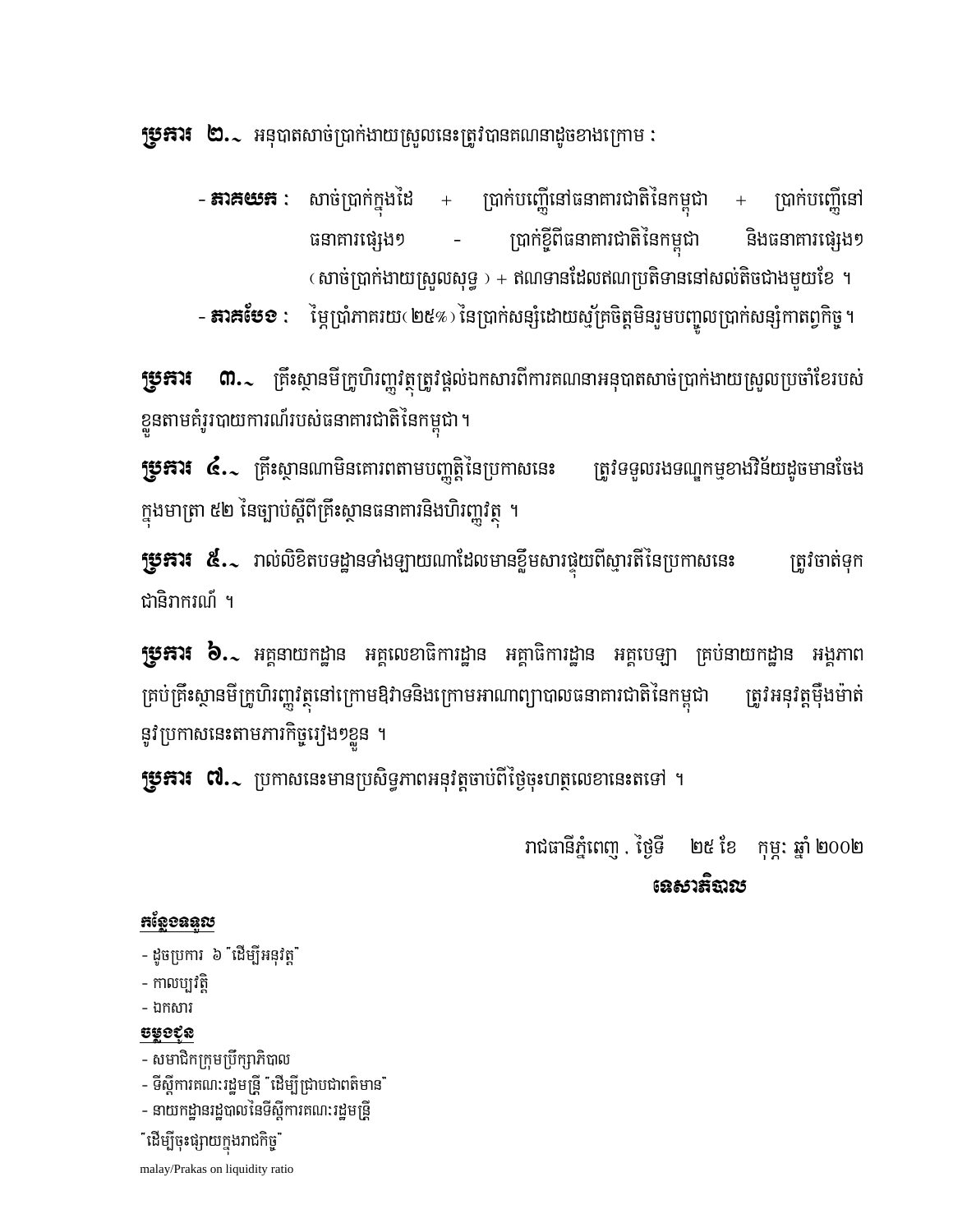B 7-02-48 Pror Kor Unofficial translation

### PRAKAS ON LIQUIDITY RATIO APPLICABLE TO LICENSED MICROFINANCE INSTITUTIONS -----------------------------

The Governor of the National Bank of Cambodia

- With reference to the Constitution of the Kingdom of Cambodia,
- With reference to the Royal Kram NS/RKM/ 0196/27 of January 26, 1996 promulgating the Law on the Organization and Functioning of the National Bank of Cambodia,
- With reference to the Royal Kram NS/RKM/ 1199/13 of November 18,1999 promulgating the Law on Banking and Financial Institutions,
- With reference to the Royal Decree Chor Sor/RKT/0398/85 of March 10, 1998 on the appointment of His Excellency Chea Chanto as Governor General of the National Bank of Cambodia,
- With reference to the PRAKAS No. B 700-06 Pror Kor of January 11, 2000 on Licensing of Micro-finance Institution,
- Pursuant to the agreement of the leader meeting of the National Bank of Cambodia on January 23, 2002.

#### Decides

- **Article 1** Licensed Microfinance Institutions shall at all times maintain a liquidity ratio of at least 100%.
- Article 2 The liquidity ratio will be calculated as follows:
	- *numerator*: cash on hand, plus deposits with the National Bank of Cambodia. plus deposits with banks, minus the amount owed to the National Bank of Cambodia and banks ( net liquidity), plus the portion of loans outstanding maturing in less than one month
		- *denominator*: 25% of voluntary savings, excluding compulsory savings.